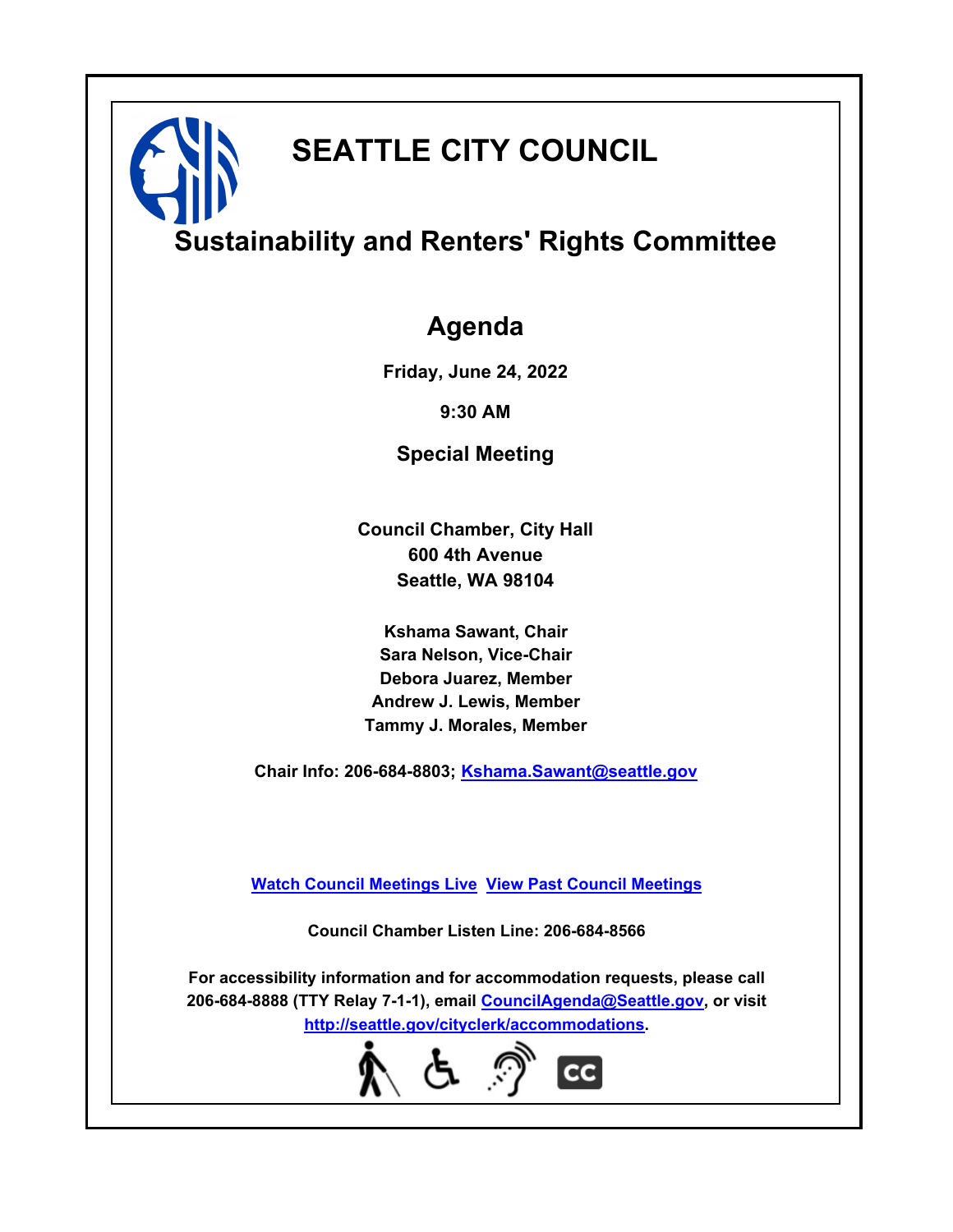## **SEATTLE CITY COUNCIL Sustainability and Renters' Rights Committee Agenda June 24, 2022 - 9:30 AM Special Meeting**

### **Meeting Location:**

Council Chamber, City Hall, 600 4th Avenue, Seattle, WA 98104

### **Committee Website:**

http://www.seattle.gov/council/committees/sustainability-and-renters-rights

This meeting also constitutes a meeting of the City Council, provided that the meeting shall be conducted as a committee meeting under the Council Rules and Procedures, and Council action shall be limited to committee business.

> Members of the public may register for remote or in-person Public Comment to address the Council. Details on how to provide Public Comment are listed below:

Remote Public Comment - Register online to speak during the Public Comment period at the meeting at http://www.seattle.gov/council/committees/public-comment. Online registration to speak will begin two hours before the meeting start time, and registration will end at the conclusion of the Public Comment period during the meeting. Speakers must be registered in order to be recognized by the Chair.

In-Person Public Comment - Register to speak on the Public Comment sign-up sheet located inside Council Chambers at least 15 minutes prior to the meeting start time. Registration will end at the conclusion of the Public Comment period during the meeting. Speakers must be registered in order to be recognized by the Chair.

Submit written comments to Councilmember Sawant at Kshama.Sawant@seattle.gov

*Please Note: Times listed are estimated*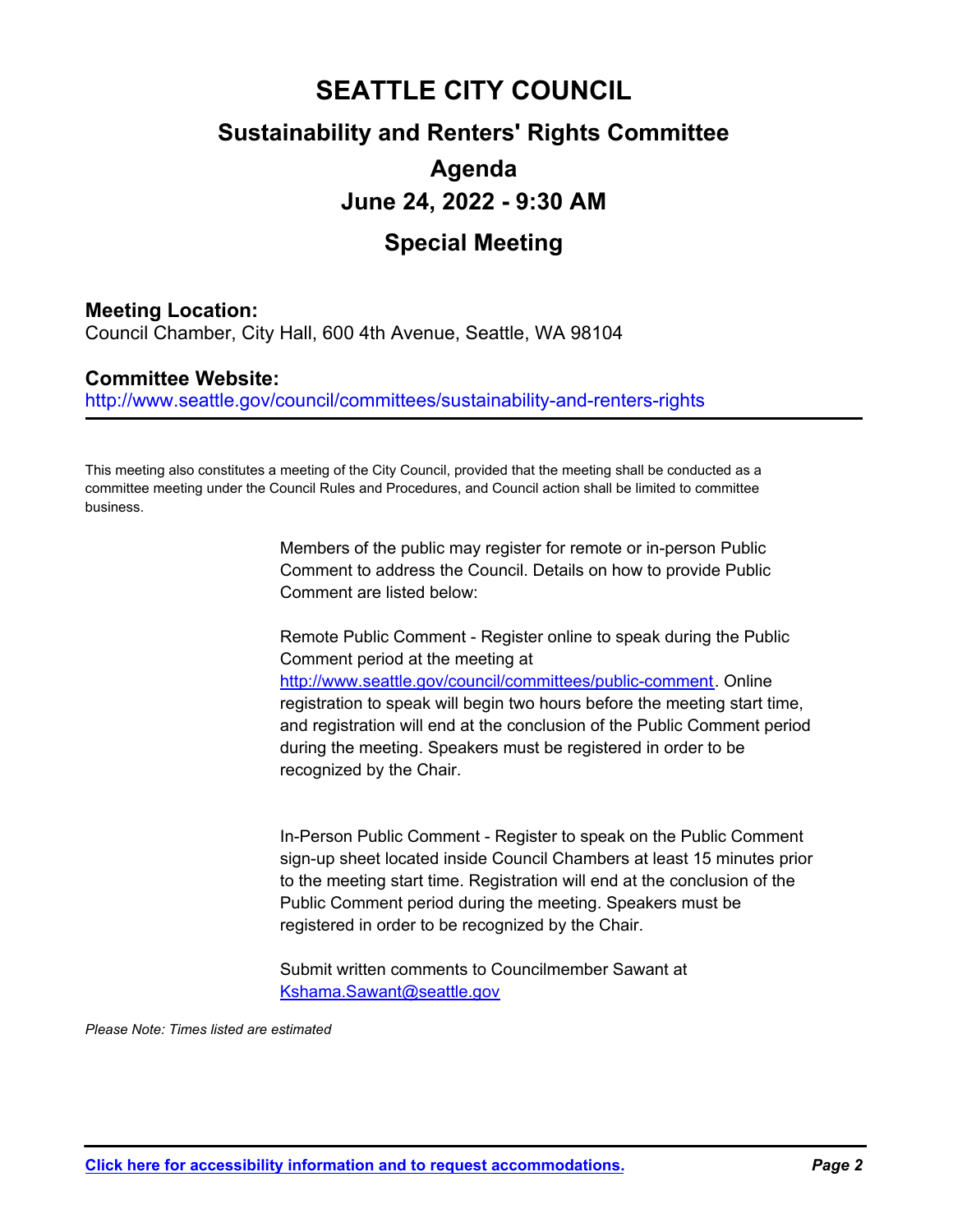- **A. Call To Order**
- **B. Approval of the Agenda**
- **C. Public Comment**
- **D. Items of Business**
- **Appointment of Eunice How as member, Green New Deal Oversight Board, for a term to April 30, 2025. 1.** [Appt 02211](http://seattle.legistar.com/gateway.aspx?m=l&id=/matter.aspx?key=12899)
	- *Attachments:* [Appointment Packet](http://seattle.legistar.com/gateway.aspx?M=F&ID=18a90a12-5505-402b-8bc5-80f94b6f42c6.pdf)

**Briefing, Discussion, and Possible Vote** (20 minutes for items 1-7)

**Presenters for items 1-7:** Green New Deal Oversight Board Appointees; Office of Sustainability and Environment Staff

- **Appointment of Nina A. Olivier as member, Green New Deal Oversight Board, for a term to April 30, 2025. 2.** [Appt 02212](http://seattle.legistar.com/gateway.aspx?m=l&id=/matter.aspx?key=12900)
	- *Attachments:* [Appointment Packet](http://seattle.legistar.com/gateway.aspx?M=F&ID=5a0fc944-3137-4441-894a-da165abc8ed6.pdf)

**Briefing, Discussion, and Possible Vote**

**Appointment of Hibo Sahal as member, Green New Deal Oversight Board, for a term to April 30, 2023. 3.** [Appt 02213](http://seattle.legistar.com/gateway.aspx?m=l&id=/matter.aspx?key=12901)

*Attachments:* [Appointment Packet](http://seattle.legistar.com/gateway.aspx?M=F&ID=c581d376-0c99-4f67-b3e0-8ad3eeb37848.pdf)

**Briefing, Discussion, and Possible Vote**

**Appointment of Ken Workman as member, Green New Deal Oversight Board, for a term to April 30, 2023. 4.** [Appt 02214](http://seattle.legistar.com/gateway.aspx?m=l&id=/matter.aspx?key=12902)

*Attachments:* [Appointment Packet](http://seattle.legistar.com/gateway.aspx?M=F&ID=5c64c7bb-069f-4691-a2ad-5d3c7b75f4f3.pdf)

**Briefing, Discussion, and Possible Vote**